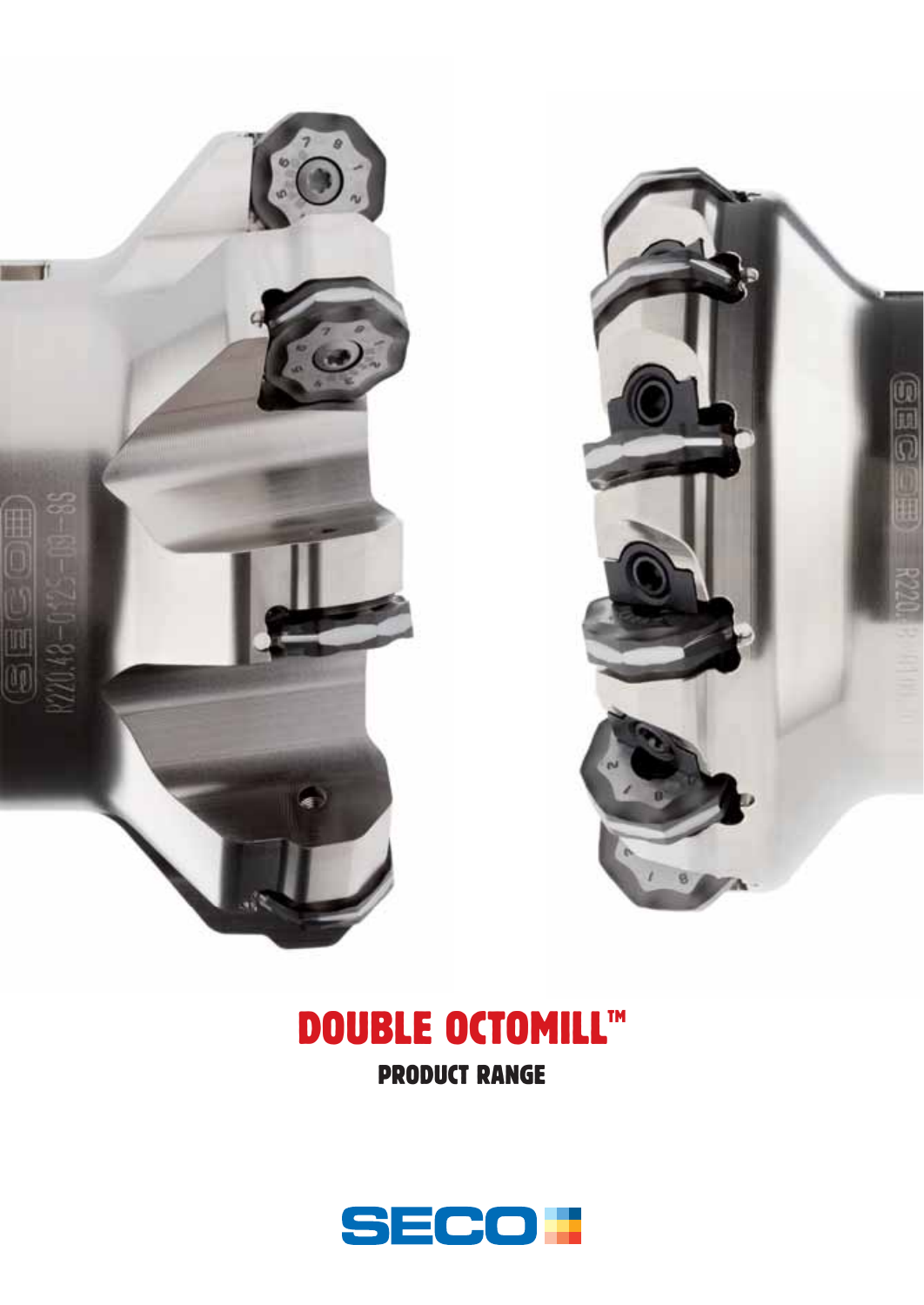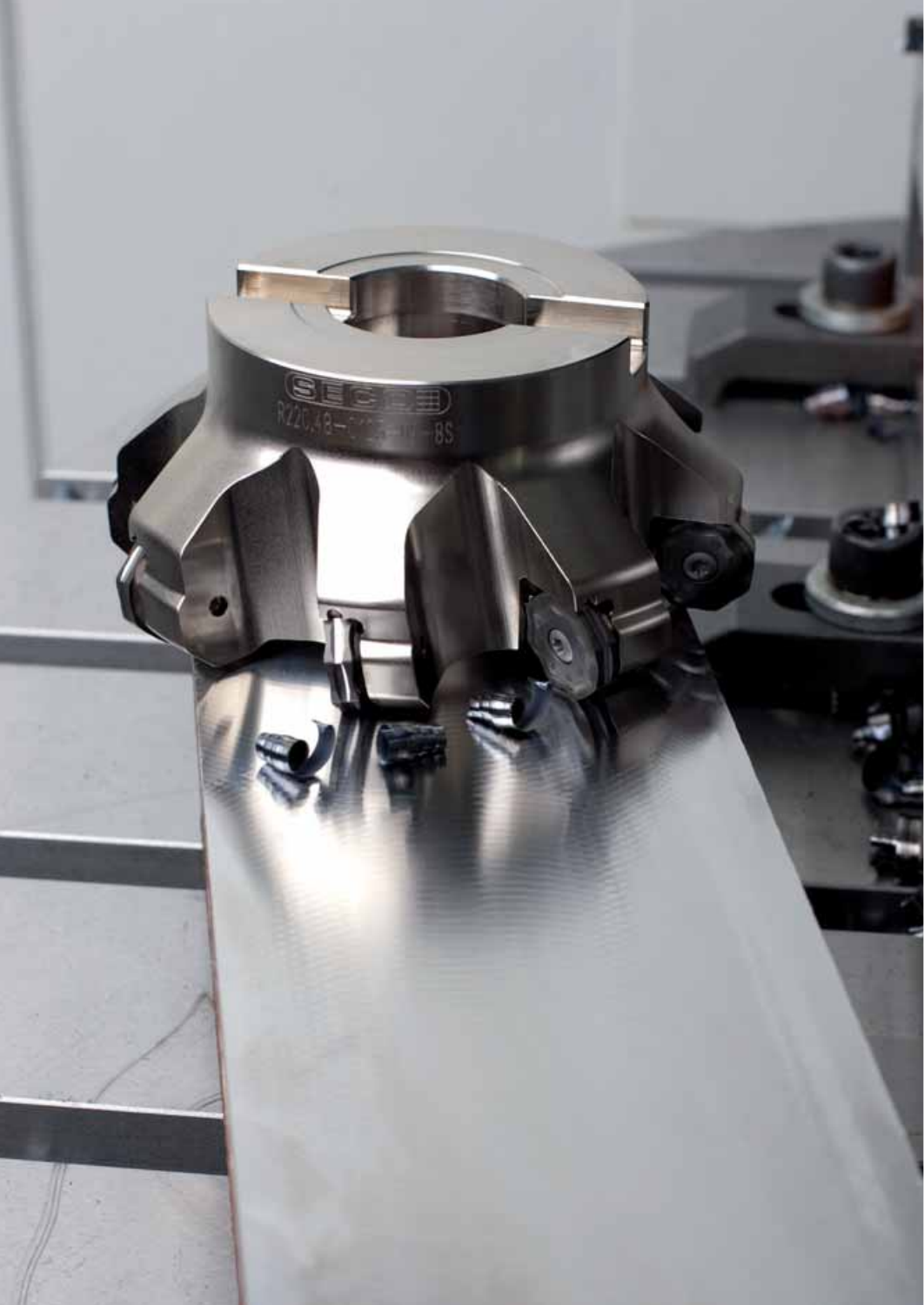



• **For insert selection and cutting data recommendations, see page 6.**



|               |                               |       |                                                                                                                                    | Dimensions in mm |                |                 | O    | Æ    |        |
|---------------|-------------------------------|-------|------------------------------------------------------------------------------------------------------------------------------------|------------------|----------------|-----------------|------|------|--------|
| <b>Pitch</b>  | Part No.                      | $D_c$ | $\textcolor{black}{\textcolor{black}{\textcircled{\tiny \#}}\hspace{0.1em}}$<br><b>ZIS</b><br>$D_{c2}$<br>$a_{p}$<br>$\mathbf{14}$ |                  |                |                 | KG   | EO   |        |
| <b>Normal</b> |                               |       |                                                                                                                                    |                  |                |                 |      |      |        |
|               | R220.48<br>$-0063 - 09 - 05S$ | 63    | 78                                                                                                                                 | 40               | 6              | 5               | 0.6  | 4900 | ONMU09 |
|               | $-0080 - 09 - 06S$            | 80    | 95                                                                                                                                 | 50               | 6              | $6\overline{6}$ | 1.1  | 4400 | ONMU09 |
|               | $-0100 - 09 - 07S$            | 100   | 115                                                                                                                                | 50               | 6              |                 | 1,8  | 3900 | ONMU09 |
|               | $-0125 - 09 - 085$            | 125   | 140                                                                                                                                | 63               | 6              | 8               | 3.0  | 3500 | ONMU09 |
|               | $-8160 - 09 - 10S$            | 160   | 175                                                                                                                                | 63               | 6              | 10              | 4.4  | 3100 | ONMU09 |
|               | $-8200 - 09 - 12S$            | 200   | 215                                                                                                                                |                  | $6\phantom{1}$ | 12              | 6.2  | 2700 | ONMU09 |
|               | $-8250-09-16S$                | 250   | 265                                                                                                                                | 63               | $6\phantom{1}$ | 16              | 13.5 | 2500 | ONMU09 |
|               | $-8315 - 09 - 20S$            | 315   | 330                                                                                                                                | 80               | 6              | 20              | 27.8 | 2200 | ONMU09 |

#### **Spare parts**

|            | <b>Locking screw</b> | Key*   |
|------------|----------------------|--------|
| For cutter | $\circledcirc$<br>UU |        |
| R220.48.   | C05013-T20P          | T20P-4 |
|            |                      |        |
|            |                      |        |
|            |                      |        |

**\* Torque values 6,0 Nm.**

#### **Dimensions of mounting**

|                                                                         |                   |                 |          | Dimensions in mm |                |           |           |                   |                     |
|-------------------------------------------------------------------------|-------------------|-----------------|----------|------------------|----------------|-----------|-----------|-------------------|---------------------|
| $D_{5m}$<br>Thc2                                                        | <b>For cutter</b> | dm <sub>m</sub> | $D_{5m}$ | $B_{kw}$         | c              | $d_{hc1}$ | $d_{hc2}$ | For<br>arbor      | For<br>spindle-nose |
| i <del>&lt;</del> ¤hci →<br>$\rightarrow$ dm <sub>m</sub> $\rightarrow$ |                   |                 |          |                  |                |           |           |                   |                     |
| <b>B<sub>kw</sub></b>                                                   | R220.48-0063      | 22              | 47       | 10.4             | $\overline{ }$ | -         | -         | 22                | -                   |
|                                                                         | R220.48-0080      | 27              | 62       | 12.4             | $\overline{ }$ | -         | -         | 27                | -                   |
| ╥                                                                       | R220.48-0100      | 32              | 77       | 14.4             | 8              | -         | -         | 32                | -                   |
|                                                                         | R220.48-0125      | 40              | 90       | 16.4             | 9              | -         | -         | 40                | -                   |
|                                                                         | R220.48-8160      | 40              | 90       | 16.4             | 9              | 66.7      | -         | 40                | <b>ISO40</b>        |
|                                                                         | R220.48-8200      | 60              | 130      | 25.7             | 14             | 101.6     |           | -                 | <b>ISO50</b>        |
|                                                                         | R220.48-8250      | 60              | 130      | 25.7             | 14             | 101.6     | 177.8     | $\qquad \qquad -$ | <b>ISO50</b>        |
|                                                                         | R220.48-8315      | 60              | 225      | 25.7             | 14             | 101.6     | 177.8     | -                 | ISO50.ISO60         |

**Please check availability in current price and stock-list.**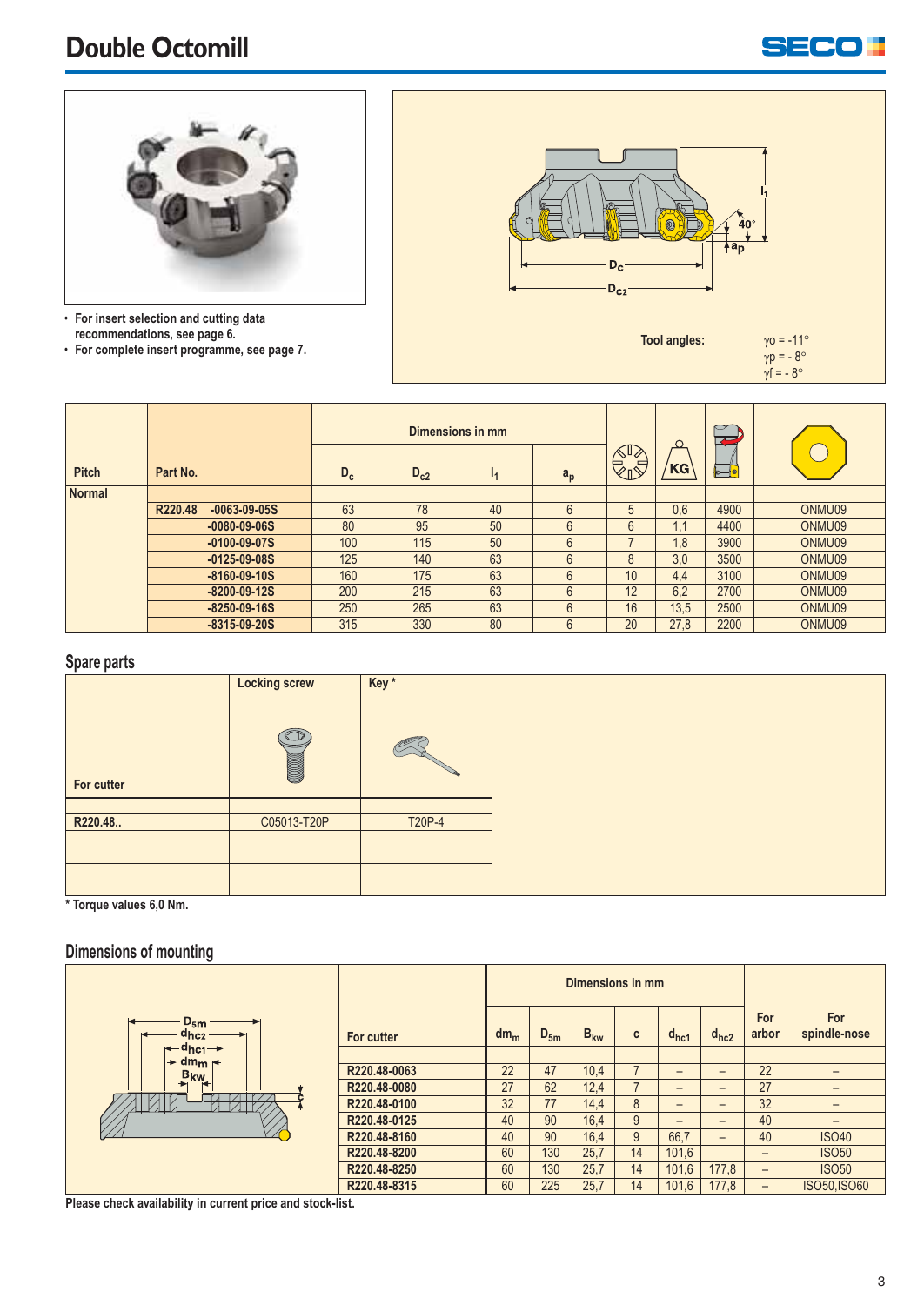

#### **Double Octomill 220.48-09**





• **For insert selection and cutting data** 

|              |                               |       |                                            | Dimensions in mm |                |                | О         | Ŧ      |        |
|--------------|-------------------------------|-------|--------------------------------------------|------------------|----------------|----------------|-----------|--------|--------|
| <b>Pitch</b> | Part No.                      | $D_c$ | $\lll 1$<br>⊽⊓⊽<br>$D_{c2}$<br>$a_p$<br>11 |                  |                |                | <b>KG</b> | $\Box$ |        |
| Normal +     |                               |       |                                            |                  |                |                |           |        |        |
|              | R220.48<br>$-0063 - 09 - 06S$ | 63    | 78                                         | 40               | 6              | $6\phantom{1}$ | 0.6       | 4900   | ONMU09 |
|              | $-0080 - 09 - 07S$            | 80    | 95                                         | 50               | 6              |                | 1,1       | 4400   | ONMU09 |
|              | $-0100 - 09 - 085$            | 100   | 115                                        | 50               | 6              | 8              | 1,9       | 3900   | ONMU09 |
|              | $-0125 - 09 - 10S$            | 125   | 140                                        | 63               | 6              | 10             | 3.3       | 3500   | ONMU09 |
|              | $-8160 - 09 - 12S$            | 160   | 175                                        | 63               | 6              | 12             | 4.7       | 3100   | ONMU09 |
|              | $-8200 - 09 - 16S$            | 200   | 215                                        | 63               | $6\phantom{1}$ | 16             | 6.2       | 2700   | ONMU09 |
|              | $-8250 - 09 - 20S$            | 250   | 265                                        | 63               | 6              | 20             | 13.9      | 2500   | ONMU09 |
|              | $-8315 - 09 - 24S$            | 315   | 330                                        | 80               | 6              | 24             | 28,5      | 2200   | ONMU09 |

#### **Spare parts**

**\* Torque values 6,0 Nm.**

#### **Dimensions of mounting**

| $D_{5m}$<br>$d$ hc $2 -$                                             | For cutter   | dm <sub>m</sub> | $D_{5m}$ | Dimensions in mm<br>$B_{kw}$ | C              | $d_{hc1}$ | $d_{hc2}$ | For<br>arbor             | For<br>spindle-nose      |
|----------------------------------------------------------------------|--------------|-----------------|----------|------------------------------|----------------|-----------|-----------|--------------------------|--------------------------|
| r—dhci—n                                                             |              |                 |          |                              |                |           |           |                          |                          |
|                                                                      |              |                 |          |                              |                |           |           |                          |                          |
| $\rightarrow$ dm <sub>m</sub> $\rightarrow$<br><b>B<sub>kw</sub></b> | R220.48-0063 | 22              | 47       | 10,4                         | $\overline{7}$ | -         | $-$       | 22                       | -                        |
|                                                                      | R220.48-0080 | 27              | 62       | 12.4                         | $\overline{7}$ | -         | $-$       | 27                       | -                        |
|                                                                      | R220.48-0100 | 32              | 77       | 14,4                         | 8              | -         | -         | 32                       | $\overline{\phantom{a}}$ |
|                                                                      | R220.48-0125 | 40              | 90       | 16,4                         | 9              | -         |           | 40                       | $\overline{\phantom{a}}$ |
|                                                                      | R220.48-8160 | 40              | 90       | 16.4                         | 9              | 66.7      | $-$       | 40                       | <b>ISO40</b>             |
|                                                                      | R220.48-8200 | 60              | 130      | 25,7                         | 14             | 101,6     |           | $\overline{\phantom{a}}$ | <b>ISO50</b>             |
|                                                                      | R220.48-8250 | 60              | 130      | 25,7                         | 14             | 101,6     | 177,8     | $\overline{\phantom{0}}$ | <b>ISO50</b>             |
|                                                                      | R220.48-8315 | 60              | 225      | 25.7                         | 14             | 101.6     | 177.8     | $-$                      | ISO50.ISO60              |

**Please check availability in current price and stock-list.**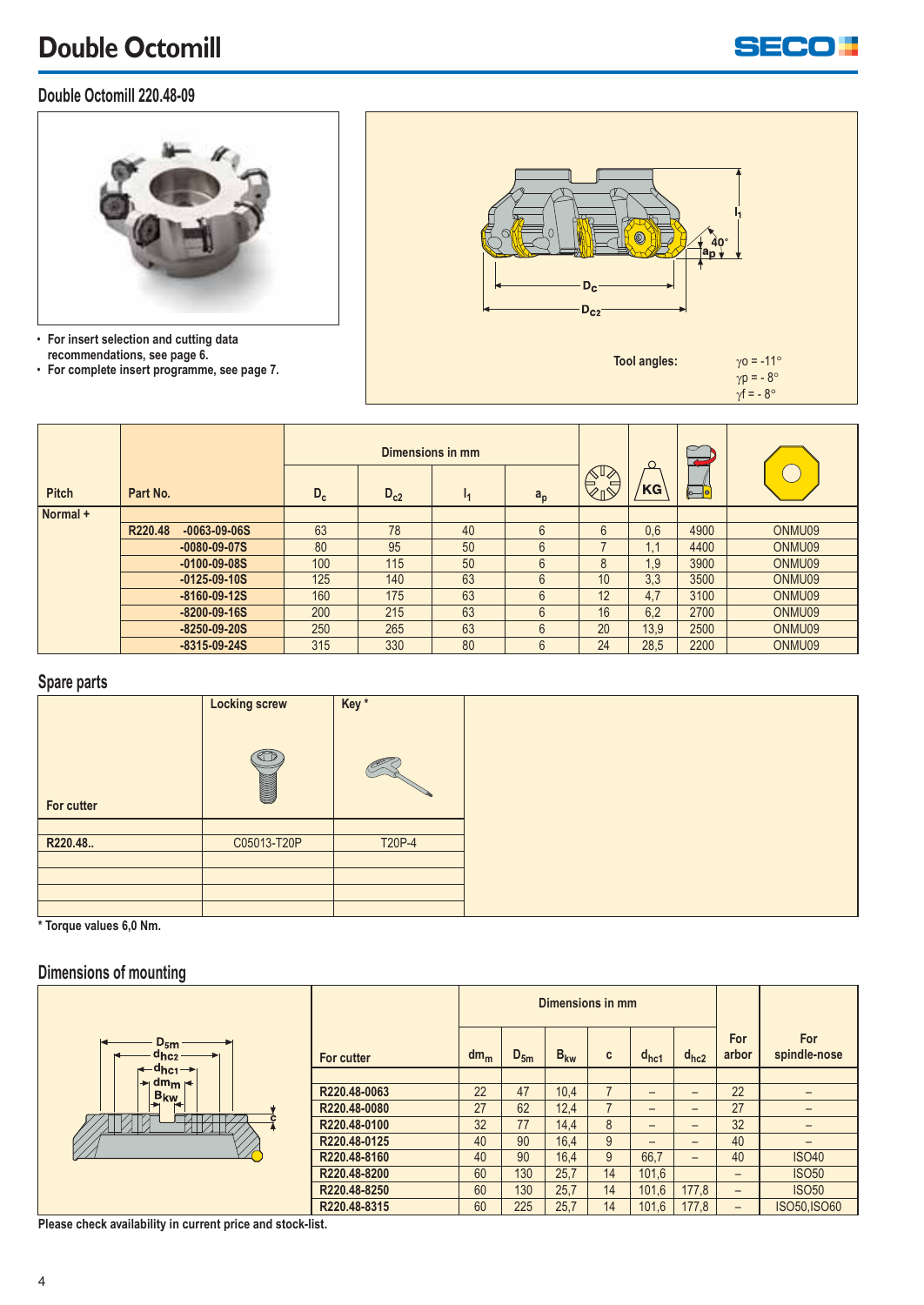

#### **Double Octomill 220.48-09**



 $D_{c2}$ **• For complete insert programme, see page 7. Tool angles:**  $\gamma$  = -11<sup>o</sup> = -11<sup>o</sup> = -11<sup>o</sup> = -11<sup>o</sup> = -11<sup>o</sup> = -11<sup>o</sup> = -11<sup>o</sup> = -11<sup>o</sup> = -11<sup>o</sup> = -11<sup>o</sup> = -11<sup>o</sup> = -11<sup>o</sup> = -11<sup>o</sup> = -11<sup>o</sup> = -11<sup>o</sup> = -11<sup>o</sup> = -11<sup>o</sup> =  $\gamma p = -8^\circ$  $\gamma$ f = - 8°

**recommendations, see page 6.**

|              |                               |       |                      | Dimensions in mm |         |           | Q         | $\leftarrow$ |        |
|--------------|-------------------------------|-------|----------------------|------------------|---------|-----------|-----------|--------------|--------|
| <b>Pitch</b> | Part No.                      | $D_c$ | $D_{c2}$             | 11               | $a_{p}$ | ∧⊍≽<br>₹r | <b>KG</b> | $\Box$       |        |
| <b>Close</b> |                               |       |                      |                  |         |           |           |              |        |
|              | R220.48<br>$-0080 - 09 - 09M$ | 80    | 95                   | 50               | 6       | 9         | 1.4       | 4400         | ONMU09 |
|              | $-0100 - 09 - 12M$            | 100   | 115                  | 50               | 6       |           | 2.2       | 3900         | ONMU09 |
|              | $-0125 - 09 - 15M$            | 125   | 140                  | 63               | 6       | 15        | 3.8       | 3500         | ONMU09 |
|              | $-8160 - 09 - 20M$            | 160   | 175                  | 63               | 6       | 20        | 5.4       | 3100         | ONMU09 |
|              | $-8200 - 09 - 24M$            | 200   | 215                  | 63               | 6       | 24        | 7.0       | 2700         | ONMU09 |
|              | $-8250 - 09 - 30M$            | 250   | 265                  | 63               | 6       | 30        | 15.1      | 2500         | ONMU09 |
|              | $-8315 - 09 - 40M$            | 315   | 40<br>330<br>80<br>6 |                  |         |           |           | 2200         | ONMU09 |
|              |                               |       |                      |                  |         |           |           |              |        |

#### **Spare parts**

|            | Wedge         | Wedge<br>screw          | Key*   |  |
|------------|---------------|-------------------------|--------|--|
| For cutter |               | C<br><b>The Company</b> |        |  |
| R220.48.   | <b>CW0816</b> | LD8025-T25P             | T25P-4 |  |
|            |               |                         |        |  |
|            |               |                         |        |  |

**\* Torque values 6,0 - 8,0 Nm.**

#### **Dimensions of mounting**

| $D_{5m}$<br>ahc2.                                                           | <b>For cutter</b> | dm <sub>m</sub> | $D_{5m}$ | Dimensions in mm<br>$B_{kw}$ | c              | $d_{hc1}$ | $d_{hc2}$ | For<br>arbor | For<br>spindle-nose |
|-----------------------------------------------------------------------------|-------------------|-----------------|----------|------------------------------|----------------|-----------|-----------|--------------|---------------------|
| $d_{\text{hct}} \rightarrow$<br>$\rightarrow$ dm <sub>m</sub> $\rightarrow$ | R220.48-0080      | 27              | 62       | 12,4                         | $\overline{7}$ | -         | -         | 27           | $\qquad \qquad -$   |
| <b>B<sub>kw</sub></b>                                                       | R220.48-0100      | 32              | 77       | 14,4                         | 8              | -         | -         | 32           | $\qquad \qquad -$   |
|                                                                             | R220.48-0125      | 40              | 90       | 16,4                         | 9              | -         | -         | 40           | $\qquad \qquad -$   |
|                                                                             | R220.48-8160      | 40              | 90       | 16.4                         | 9              | 66.7      | -         | 40           | <b>ISO40</b>        |
|                                                                             | R220.48-8200      | 60              | 130      | 25.7                         | 14             | 101.6     |           | -            | <b>ISO50</b>        |
|                                                                             | R220.48-8250      | 60              | 130      | 25.7                         | 14             | 101,6     | 177,8     | -            | <b>ISO50</b>        |
|                                                                             | R220.48-8315      | 60              | 225      | 25.7                         | 14             | 101.6     | 177.8     | -            | ISO50,ISO60         |
|                                                                             |                   |                 |          |                              |                |           |           |              |                     |

**Please check availability in current price and stock-list.**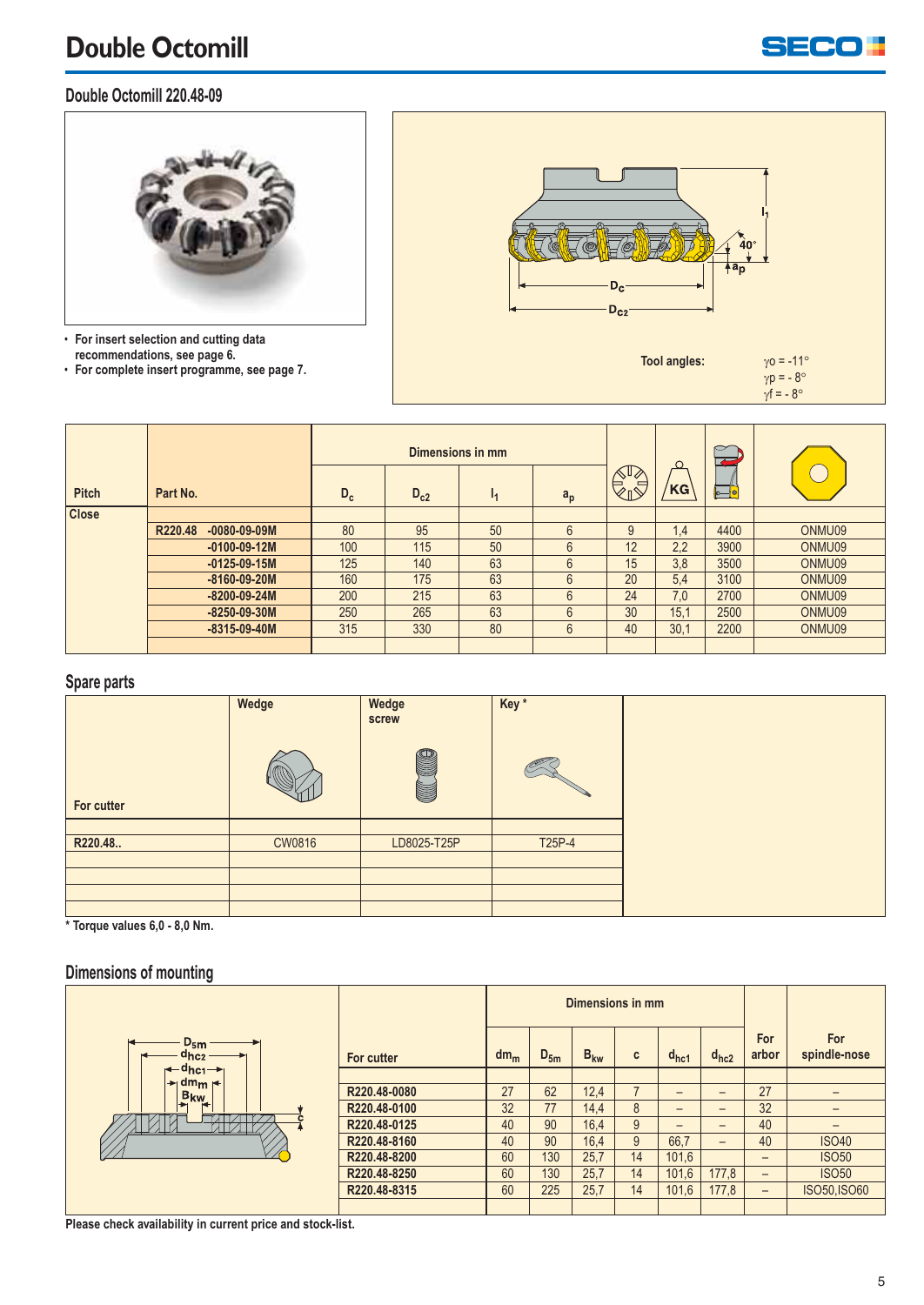

## **Insert selection – Double Octomill 220.48 Universal insert: ONMU090520ANTN-M14 MP2500**

| <b>Seco</b><br><b>Material</b><br>group No. | Recom, feed<br>f <sub>z</sub> mm/tooth | <b>First choice</b>              | <b>Difficult operations</b>       |  |
|---------------------------------------------|----------------------------------------|----------------------------------|-----------------------------------|--|
|                                             |                                        |                                  |                                   |  |
|                                             | $0,15 - 0,35$                          | ONMU 090520ANTN-M14 MP2500       | ONMU 090520ANTN-M14 T350M         |  |
| $\overline{2}$                              | $0.15 - 0.35$                          | ONMU 090520ANTN-M14 MP2500       | ONMU 090520ANTN-M14 T350M         |  |
| 3                                           | $0,15 - 0,35$                          | ONMU 090520ANTN-M14 MP2500       | <b>ONMU 090520ANTN-M14 T350M</b>  |  |
| 4                                           | $0,15 - 0,35$                          | ONMU 090520ANTN-M14 MP2500       | ONMU 090520ANTN-M14 T350M         |  |
| 5                                           | $0.10 - 0.30$                          | ONMU 090520ANTN-M14 MP2500       | ONMU 090520ANTN-M14 T350M         |  |
| $6\phantom{a}$                              | $0.10 - 0.20$                          | ONMU 090520ANTN-M14 MP1500       | ONMU 090520ANTN-MD16 MP1500       |  |
| $\overline{7}$                              | $0,10-0,15$                            | ONMU 090520ANTN-M14 MP1500       | ONMU 090520ANTN-MD16 MP3000       |  |
| 8                                           | $0,15 - 0,30$                          | ONMU 090520ANTN-M14 MP2500       | ONMU 090520ANTN-M14 T350M         |  |
| 9                                           | $0.15 - 0.30$                          | ONMU 090520ANTN-M14 MP2500       | ONMU 090520ANTN-M14 T350M         |  |
| 10                                          | $0.15 - 0.25$                          | <b>ONMU 090520ANTN-M14 T350M</b> | <b>ONMU 090520ANTN-MD16 T350M</b> |  |
| 11                                          | $0.15 - 0.20$                          | ONMU 090520ANTN-MD16 T350M       | ONMU 090520ANTN-MD16 T350M        |  |
| 12                                          | $0.15 - 0.35$                          | ONMU 090520ANTN-M14 MK1500       | ONMU 090520ANTN-M14 MK3000        |  |
| 13                                          | $0,15 - 0,35$                          | ONMU 090520ANTN-M14 MK1500       | ONMU 090520ANTN-M14 MK3000        |  |
| 14                                          | $0.10 - 0.30$                          | ONMU 090520ANTN-MD16 MK1500      | ONMU 090520ANTN-MD16 MK3000       |  |
| 15                                          | $0.10 - 0.25$                          | ONMU 090520ANTN-MD16 MP1500      | ONMU 090520ANTN-MD16 MK3000       |  |
| 16                                          | $0.10 - 0.25$                          | ONMU 090520ANTN-M14 MP1500       | ONMU 090520ANTN-M14 MP1500        |  |
| 17                                          | $0.10 - 0.25$                          | ONMU 090520ANTN-M14 MP1500       | ONMU 090520ANTN-M14 MP1500        |  |
| 20                                          |                                        |                                  |                                   |  |
| 21                                          | -                                      |                                  |                                   |  |
| 22                                          |                                        |                                  |                                   |  |

## Cutting data – Full engagement width (a<sub>e</sub> /D<sub>c</sub> = 100%)

|                                | <b>Grades</b>                   |               |      |                 |               |                          |      |               |                          |                                       |              |                          |      |             |                          |                          |                          |                          |      |               |                          |
|--------------------------------|---------------------------------|---------------|------|-----------------|---------------|--------------------------|------|---------------|--------------------------|---------------------------------------|--------------|--------------------------|------|-------------|--------------------------|--------------------------|--------------------------|--------------------------|------|---------------|--------------------------|
|                                |                                 | <b>MP1500</b> |      |                 | <b>MP2500</b> |                          |      | MP3000/MK2000 |                          |                                       | <b>T350M</b> |                          |      | <b>F40M</b> |                          |                          | <b>MK1500</b>            |                          |      | <b>MK3000</b> |                          |
|                                | Feed, f <sub>z</sub> (mm/tooth) |               |      |                 |               |                          |      |               |                          |                                       |              |                          |      |             |                          |                          |                          |                          |      |               |                          |
| <b>Seco</b><br><b>Material</b> | 0,15                            | 0,25          | 0,35 | 0,15            | 0,25          | 0,35                     | 0,15 | 0,25          | 0,35                     | 0,15                                  | 0,25         | 0,35                     | 0,15 | 0,25        | 0,35                     | 0,15                     | 0,25                     | 0,35                     | 0,15 | 0,25          | 0,35                     |
| Group No.                      |                                 |               |      |                 |               |                          |      |               |                          | Cutting speed, v <sub>c</sub> (m/min) |              |                          |      |             |                          |                          |                          |                          |      |               |                          |
|                                | 390                             | 335           | 295  | 345             | 295           | 260                      | 330  | 280           | 250                      | 300                                   | 255          | 230                      | 260  | 225         | 200                      | $\overline{\phantom{0}}$ | $\overline{\phantom{0}}$ | $\overline{\phantom{0}}$ | 320  | 270           | 240                      |
| $\overline{2}$                 | 340                             | 290           | 260  | 305             | 260           | 230                      | 285  | 245           | 215                      | 265                                   | 225          | 200                      | 230  | 195         | 175                      | $\overline{\phantom{0}}$ | -                        | $\overline{\phantom{0}}$ | 280  | 235           | 210                      |
| 3                              | 285                             | 245           | 215  | 255             | 215           | 190                      | 240  | 205           | 180                      | 220                                   | 185          | 165                      | 190  | 165         | 145                      | $-$                      | $\overline{\phantom{0}}$ | $\overline{\phantom{0}}$ | 230  | 195           | 175                      |
| 4                              | 260                             | 220           | 195  | 230             | 195           | 175                      | 220  | 185           | 165                      | 200                                   | 170          | 150                      | 175  | 150         | 130                      | $\overline{\phantom{0}}$ | -                        | $\overline{\phantom{0}}$ | 210  | 180           | 160                      |
| 5                              | 210                             | 180           | 160  | 190             | 160           | 140                      | 180  | 150           | 135                      | 165                                   | 140          | 125                      | 140  | 120         | 110                      | $\overline{\phantom{0}}$ |                          | -                        | 170  | 145           | 130                      |
| 6                              | 155                             | 130           | 115  | 135             | 115           | 105                      | 130  | 110           | 100                      | 120                                   | 100          | 90                       | 105  | 90          | 80                       | -                        | -                        | $\overline{\phantom{0}}$ | 125  | 105           | 95                       |
| $\overline{7}$                 | 50                              | 40            | $-$  | 40              | 35            | $\overline{\phantom{0}}$ | 40   | 35            | $\overline{\phantom{0}}$ | 40                                    | 30           | $\overline{\phantom{0}}$ | 35   | 30          | $\overline{\phantom{0}}$ | $\qquad \qquad$          | -                        | $\overline{\phantom{0}}$ | 40   | 35            | $\overline{\phantom{0}}$ |
| 8                              | 255                             | 215           | 190  | 200             | 170           | 150                      | 195  | 170           | 150                      | 185                                   | 160          | 140                      | 170  | 145         | 130                      | $\overline{\phantom{0}}$ | $\overline{\phantom{0}}$ | $\overline{\phantom{0}}$ | 195  | 170           | 150                      |
| 9                              | 220                             | 185           | 165  | 175             | 150           | 130                      | 170  | 145           | 130                      | 160                                   | 140          | 125                      | 150  | 125         | 110                      | $\overline{\phantom{0}}$ | -                        | $\overline{\phantom{0}}$ | 170  | 145           | 130                      |
| 10                             | 185                             | 160           | 140  | 150             | 125           | 110                      | 145  | 125           | 110                      | 140                                   | 120          | 105                      | 125  | 105         | 95                       | $\overline{\phantom{0}}$ | $\overline{\phantom{0}}$ | $\overline{\phantom{0}}$ | 145  | 125           | 110                      |
| 11                             | 145                             | 125           | $-$  | 115             | 100           | $\overline{a}$           | 115  | 95            | $\overline{a}$           | 110                                   | 90           | $\overline{\phantom{0}}$ | 100  | 85          | $\overline{\phantom{0}}$ | $\overline{\phantom{0}}$ | $\overline{\phantom{0}}$ | $\overline{\phantom{0}}$ | 115  | 95            | $\overline{\phantom{0}}$ |
| 12                             | 230                             | 195           | 175  | 200             | 170           | 155                      | 190  | 165           | 145                      | 175                                   | 150          | 135                      | 155  | 130         | 115                      | 285                      | 245                      | 215                      | 185  | 160           | 140                      |
| 13                             | 205                             | 175           | 155  | 180             | 155           | 135                      | 170  | 145           | 130                      | 155                                   | 135          | 120                      | 135  | 115         | 105                      | 255                      | 220                      | 195                      | 165  | 140           | 125                      |
| 14                             | 185                             | 160           | 140  | 165             | 140           | 125                      | 155  | 135           | 120                      | 145                                   | 125          | 110                      | 125  | 105         | 95                       | 235                      | 200                      | 180                      | 150  | 130           | 115                      |
| 15                             | 150                             | 130           | $-$  | 135             | 115           | $\overline{\phantom{0}}$ | 125  | 110           | $\overline{\phantom{0}}$ | 115                                   | 100          | $\overline{\phantom{0}}$ | 100  | 85          | $\qquad \qquad -$        | 190                      | 160                      | $\overline{\phantom{0}}$ | 125  | 105           |                          |
| 16                             | 1060                            | 900           | 800  | 940             | 800           | 710                      | 890  | 755           | 675                      | 815                                   | 695          | 620                      | 710  | 605         | 540                      | $\overline{\phantom{0}}$ | $\overline{\phantom{0}}$ | $\overline{\phantom{0}}$ | 860  | 735           | 650                      |
| 17                             | 855                             | 730           | 650  | 760             | 645           | 575                      | 720  | 610           | 545                      | 660                                   | 560          | 500                      | 575  | 490         | 435                      | $\qquad \qquad -$        | $\overline{\phantom{0}}$ | -                        | 695  | 590           | 525                      |
| 20                             | $\overline{\phantom{0}}$        |               | -    | $\qquad \qquad$ | -             |                          | -    | ۳             | -                        |                                       |              | -                        | -    |             | $\qquad \qquad$          | $\qquad \qquad$          | -                        | -                        |      |               | -                        |
| 21                             | $\qquad \qquad$                 |               | -    | -               |               | -                        |      |               | -                        | -                                     |              | -                        |      |             | -                        |                          |                          | -                        |      |               | -                        |
| 22                             | $\overline{\phantom{0}}$        |               |      | ۰               |               | -                        |      |               | -                        | -                                     |              | $\overline{\phantom{0}}$ |      |             | -                        |                          |                          | -                        |      |               | -                        |

| Type of<br>insert geometry | Feed mm/<br>$rev < =$ | $R_a \mu m$ |
|----------------------------|-----------------------|-------------|
| M14                        | 0,45                  | 1.0         |
| M15                        | 2.1                   | 0.8         |
| <b>MD16</b>                | 0,45                  | 1,0         |
| <b>MD17</b>                | 2,1                   | 0.8         |
|                            |                       |             |

Finish of the milled surface is determined by feed/rev used.

#### **Surface finish Contract Contract Contract Contract Contract Contract Contract Contract Contract Contract Contract Contract Contract Contract Contract Contract Contract Contract Contract Contract Contract Contract Contract**

| geometry                   | Feed mm/<br>$rev < =$ | insert geometry |
|----------------------------|-----------------------|-----------------|
|                            | 0,45                  |                 |
| <b>Tap</b>                 | 0,8                   | 2,1             |
|                            | 1,0                   | 0,45            |
|                            | 0,8                   | 2,1             |
| <b>MD16</b><br><b>MD17</b> |                       |                 |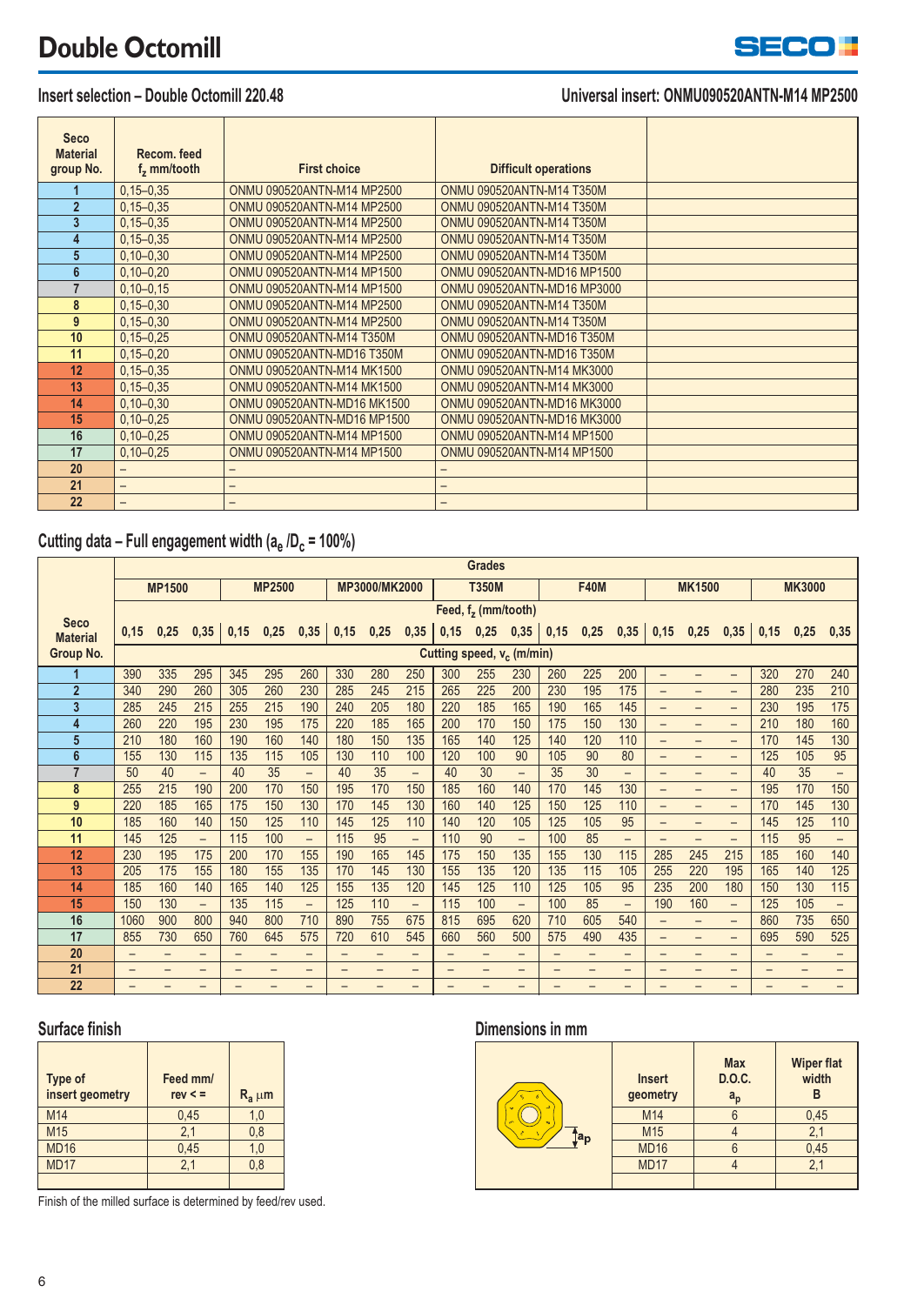

## **ON..09**



ONMU

|             | Dimensions in mm |     |  |  |  |  |  |  |  |  |  |  |
|-------------|------------------|-----|--|--|--|--|--|--|--|--|--|--|
| <b>Size</b> |                  |     |  |  |  |  |  |  |  |  |  |  |
| ON09        | 22               | 5.8 |  |  |  |  |  |  |  |  |  |  |
|             |                  |     |  |  |  |  |  |  |  |  |  |  |
|             |                  |     |  |  |  |  |  |  |  |  |  |  |

|                  |                             |                | Grades        |               |                |        |        |        |        |               |             |              |                 |      |      |      |      |               |     |     |
|------------------|-----------------------------|----------------|---------------|---------------|----------------|--------|--------|--------|--------|---------------|-------------|--------------|-----------------|------|------|------|------|---------------|-----|-----|
|                  |                             |                | Coated        |               |                |        |        |        |        |               |             |              | <b>Uncoated</b> |      |      |      |      |               |     |     |
|                  |                             | <b>Cutting</b> | <b>MK1500</b> | <b>MK2000</b> | <b>MK3000</b>  | MP1500 | MP2500 | MP3000 | MH1000 | <b>MS2500</b> |             |              |                 |      |      |      |      |               |     |     |
| <b>Inserts</b>   | Part No.                    | rake           |               |               |                |        |        |        |        |               | <b>T25M</b> | <b>T350M</b> | F15M            | F20M | F25M | F40M | S60M | $\check{\Xi}$ | H15 | H25 |
| <b>M13</b>       |                             |                |               |               |                |        |        |        |        |               |             |              |                 |      |      |      |      |               |     |     |
|                  | <b>ONMU 090520ANTN-M13*</b> | $20^\circ$     | □             | □             | □              | ◘      | □      | П      |        |               |             | □            |                 |      |      | П    |      |               |     |     |
|                  | <b>ONMU 090520ANTN-M14</b>  | $15^\circ$     | П             | П             | $\blacksquare$ | П      | □      | О      |        |               |             | П            |                 |      |      | □    |      |               |     |     |
|                  | <b>ONMU 090520ANTN-M15</b>  | $15^\circ$     | П             | П             | П              | П      | п      | П      |        |               |             | П            |                 |      |      | П    |      |               |     |     |
| M14/M15          |                             |                |               |               |                |        |        |        |        |               |             |              |                 |      |      |      |      |               |     |     |
|                  | <b>ONMU 090520ANTN-MD16</b> | $0^{\circ}$    | П             |               | П              | П      | П      | П      |        |               |             | П            |                 |      |      |      |      |               |     |     |
|                  | <b>ONMU 090520ANTN-MD17</b> | $0^{\circ}$    | П             |               | П              | П      | ■      | П      |        |               |             | П            |                 |      |      |      |      |               |     |     |
| <b>MD16/MD17</b> |                             |                |               |               |                |        |        |        |        |               |             |              |                 |      |      |      |      |               |     |     |
|                  |                             |                |               |               |                |        |        |        |        |               |             |              |                 |      |      |      |      |               |     |     |
| ÍÍ               |                             |                |               |               |                |        |        |        |        |               |             |              |                 |      |      |      |      |               |     |     |
|                  |                             |                |               |               |                |        |        |        |        |               |             |              |                 |      |      |      |      |               |     |     |
|                  |                             |                |               |               |                |        |        |        |        |               |             |              |                 |      |      |      |      |               |     |     |
|                  |                             |                |               |               |                |        |        |        |        |               |             |              |                 |      |      |      |      |               |     |     |
|                  |                             |                |               |               |                |        |        |        |        |               |             |              |                 |      |      |      |      |               |     |     |
|                  |                             |                |               |               |                |        |        |        |        |               |             |              |                 |      |      |      |      |               |     |     |
|                  |                             |                |               |               |                |        |        |        |        |               |             |              |                 |      |      |      |      |               |     |     |
|                  |                             |                |               |               |                |        |        |        |        |               |             |              |                 |      |      |      |      |               |     |     |
|                  |                             |                |               |               |                |        |        |        |        |               |             |              |                 |      |      |      |      |               |     |     |
|                  |                             |                |               |               |                |        |        |        |        |               |             |              |                 |      |      |      |      |               |     |     |
|                  |                             |                |               |               |                |        |        |        |        |               |             |              |                 |      |      |      |      |               |     |     |
|                  |                             |                |               |               |                |        |        |        |        |               |             |              |                 |      |      |      |      |               |     |     |
|                  |                             |                |               |               |                |        |        |        |        |               |             |              |                 |      |      |      |      |               |     |     |
|                  |                             |                |               |               |                |        |        |        |        |               |             |              |                 |      |      |      |      |               |     |     |
|                  |                             |                |               |               |                |        |        |        |        |               |             |              |                 |      |      |      |      |               |     |     |
|                  |                             |                |               |               |                |        |        |        |        |               |             |              |                 |      |      |      |      |               |     |     |
|                  |                             |                |               |               |                |        |        |        |        |               |             |              |                 |      |      |      |      |               |     |     |
|                  |                             |                |               |               |                |        |        |        |        |               |             |              |                 |      |      |      |      |               |     |     |
|                  |                             |                |               |               |                |        |        |        |        |               |             |              |                 |      |      |      |      |               |     |     |
|                  |                             |                |               |               |                |        |        |        |        |               |             |              |                 |      |      |      |      |               |     |     |
|                  |                             |                |               |               |                |        |        |        |        |               |             |              |                 |      |      |      |      |               |     |     |
|                  |                             |                |               |               |                |        |        |        |        |               |             |              |                 |      |      |      |      |               |     |     |
|                  |                             |                |               |               |                |        |        |        |        |               |             |              |                 |      |      |      |      |               |     |     |
|                  |                             |                |               |               |                |        |        |        |        |               |             |              |                 |      |      |      |      |               |     |     |
|                  |                             |                |               |               |                |        |        |        |        |               |             |              |                 |      |      |      |      |               |     |     |
|                  |                             |                |               |               |                |        |        |        |        |               |             |              |                 |      |      |      |      |               |     |     |
| Stock standard   |                             |                |               |               |                |        |        |        |        |               |             |              |                 |      |      |      |      |               |     |     |

[**Stock standard Subject to change refer to current price and stock-list** \*M13 In stock beginning of 2010